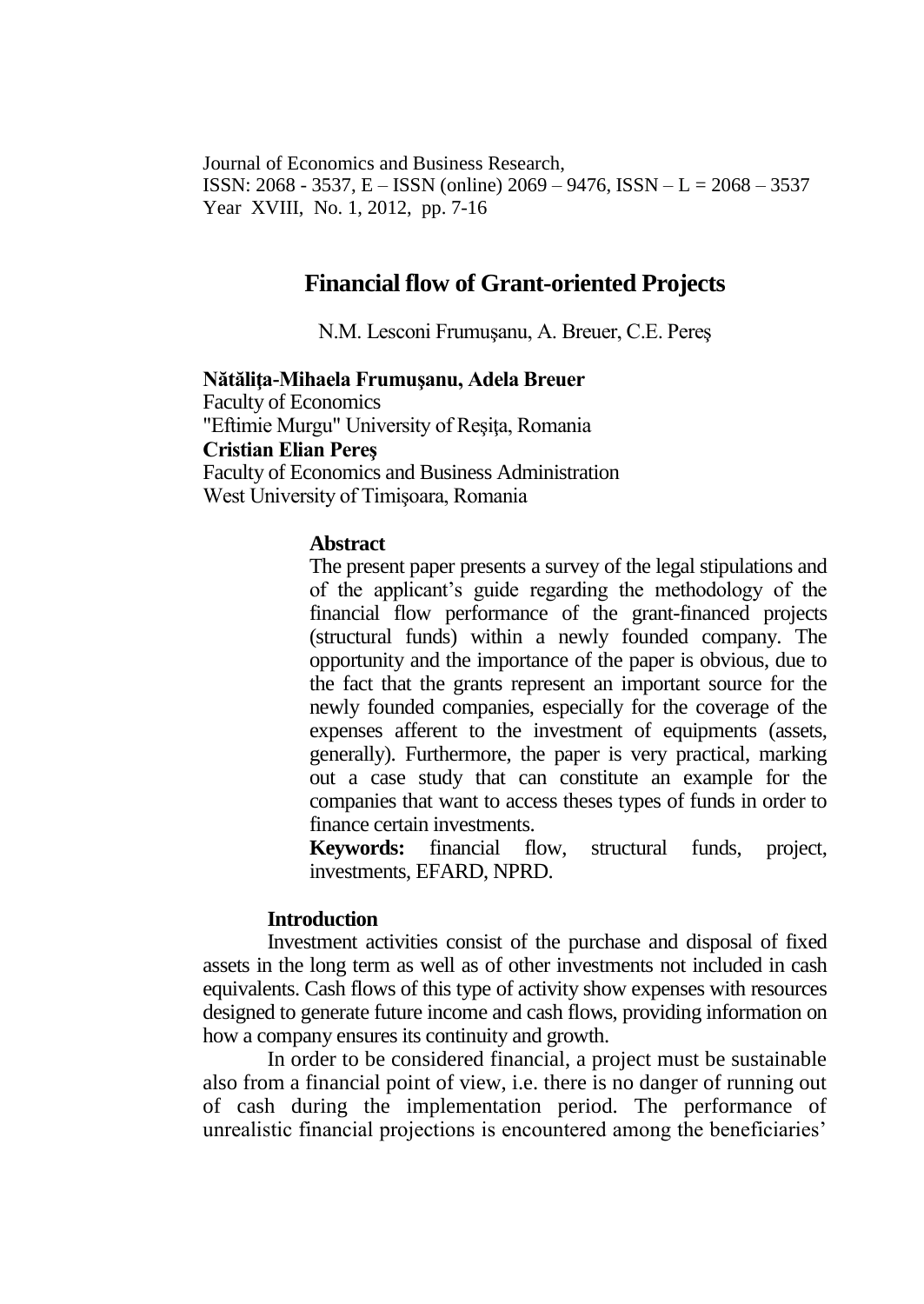mistakes, so the achievement of project cash flow when signing the financing contract represents a very important element.

The method used in developing the financial cost-benefit analysis, the investment projects, is the "net updated cash flow". In this method the non-monetary flows, such as depreciation and provisions are not taken into consideration.

Also, in the opinion of some authors, the unpredicted expenses from the general expenditure estimate will be considered only if they are included in the eligible project costs. They will not be taken into account in the determination of the finance, as long as it is not considered an effective expense, but only a risk loss measure. The financial flow must be designed from the moment of the project conception, but as in Romania the evaluation period is long, and the purchase procedures are very difficult, the financial flows will suffer major change.

For the investment projects in general and agriculture in particular, it is necessary to determine and analyse the effectiveness on two plans: on the investor level (micro) and the national economy level (macro).

The project financial flow means the method in which the cash will be carried out between financer and recipient (entries/inputs), and between financer and suppliers (outputs). As regards inputs, we refer to pre-financing and expenses refunds, and as regards the outputs, we refer to payments made in order to cover the project expenses.

The financial flow (not to be confused with cash flow), the main tool used in achieving the project's financial projection, represents the difference between current receipts and current payments of an entity. We should take into account the following aspects:

- the contractual stipulations regarding the granting of prefinancing and refund of expenses, amount and terms;

- schedule of activities, particularly acquisitions to be performed through the project;

- project budget and the estimated schedule for the submission of expenses refund applications;

- the value of eligible costs and the period in which their payment will be made;

- value of co-financing;

- the lagging each month of payments that will be performed by third parties.

Given the above issues, we can identify the months in which the project runs out of cash and therefore financial resources have to be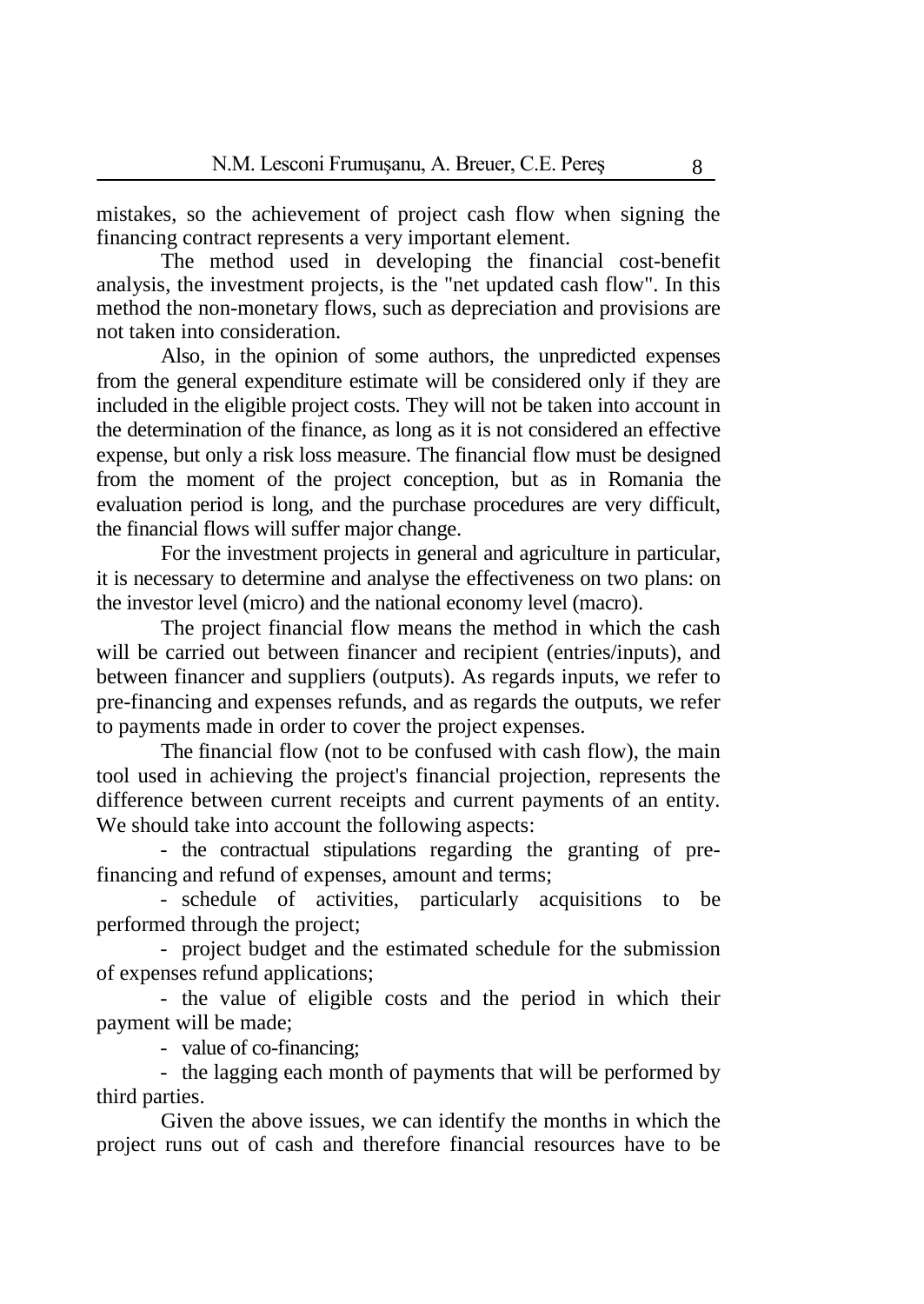identified in order to cover the costs of the project. Also we should take into account the fact that VAT is considered ineligible and therefore these amounts will be paid by the beneficiary as well, applying its refund from the state budget.

In order to cover these expenses, most times the beneficiaries resort to credit plans, commercial banks providing a range of banking products in this respect. In this context, the financial crisis had a negative impact on the absorption of structural funds, the beneficiaries often receding from the allotted funding, due to the lack of cash to cover co-financing, VAT and expenses often eligible until refund.

## **Financial flow of an investment project – case study**

To achieve financial projection of an investment project, we present the methodology used to achieve financial predictions for a project funded by the National Program for Rural Development, Measure 312 Support for the establishment and development of microenterprises, submitted by a newly-founded company.

The overall objective was the development of a purchase (an excavator and two backhoes) aimed at developing the business and creating jobs. The total project value was of 1,464,040 lei VAT, the eligible value being of 1,230,286 lei and the value of ineligible expenditure was of 233,754 lei. In projects funded under this measure, in order to assess the reliability of a project, a feasibility study (for projects involving construction-assembly) and an Explanatory Memorandum (for projects not involving construction-assembly) will be prepared.

Implementing an investment project in agriculture using the financial instrument European Fund for Agriculture and Rural Development involves the calculation and analysis of mandatory indicators that are calculated based on revenue and expenditure flows, flows of results, cash flows and cash - flow.

In the case of a project, case study, there will not be performed any construction-assembly, thus an explanatory memorandum will be filled out. Annex no. 3 of the financing application of the project financed from EAFRD (European Agricultural Fund for Rural Development), named explanatory Memorandum, includes, in section 9, financial projections and financial indicators, which will demonstrate the eligibility criteria regarding the viability of the investment.

In this part of the explanatory memorandum, based on the assumptions that led to the decision of the funding application, financial projections will be elaborated with regard to the legal nature of the applicant, i.e. the authorized person, individual enterprises, family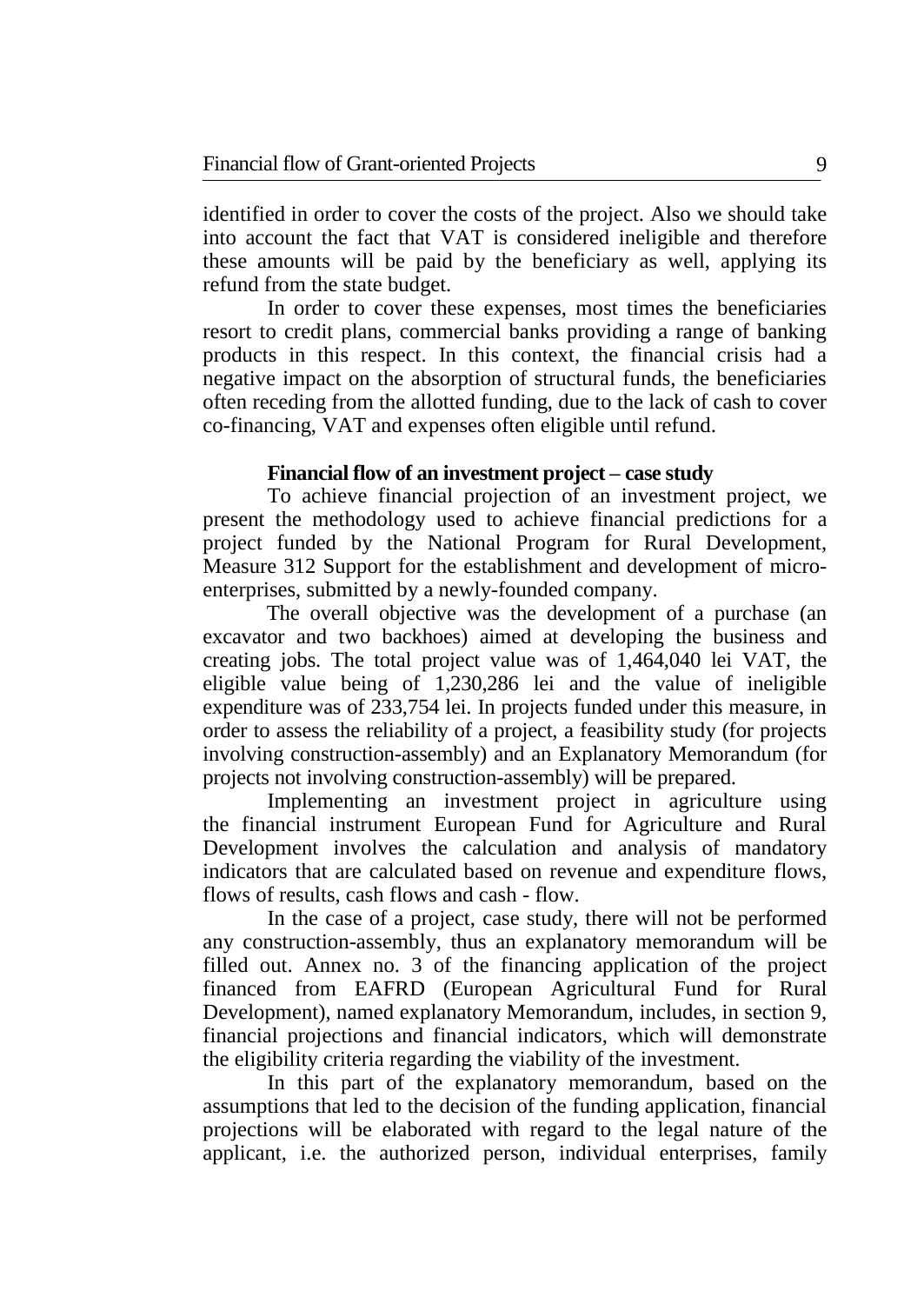businesses, legal entities. In this case study these projections will be elaborated for a legal person, private entity, respectively.

The assumptions that elaborated the financial projections are the following:

- the total value of the project is of 1.464.040 lei with VAT, the eligible value being of 1.230.286 lei and the value of ineligible expenses being 233.754 lei;

- the period for which the prediction is set is of 5 years after the implementation (2011-2015);

- VAT, an ineligible expense, at the moment the project was performed, will be sustained by the beneficiary, being recovered from the state budget;

- The data regarding the main indicators that will influence the elaborated projections were gathered from the studies performed by the National Commission of Prediction.

Another factor was the temporary character of the excavation works in order to prepare the field for plumbing. Thus we expect a volume of works by quarters, as follows:

- trimester I -20% of the executed works;

- trimester II -25% of the executed works;
- trimester III -40% of the executed works:
- trimester IV -15% of the executed works.

The incomes and expenditure of each quarter will be affected directly, by the share of work presented above. Thus, revenues derive from the basic activity only (execution of works), so for the revenue forecasts we considered the following:

- the ability to execute and contract the works will be of an average of 12/13 contracts/year, which means about a contract each month, the works predicted for the first year will be: first quarter - two works, the second quarter - three works, third quarter - 5 works, fourth quarter - 2 works;

- the incomes will follow the annual trend set by the National Commission of Prognosis;

- the value of a contract for execution works will be on average of 40,000 euros (172,240 lei), the trade margin representing 20%, the rest representing the execution costs;

- the execution ability is strongly influenced by the number of employees. Thus, the company aims to increase the number of employees depending on the expected works so that the use of the execution capacity will be: first quarter - 25%, second quarter - 60%, third quarter - 100%, fourth quarter - 60%;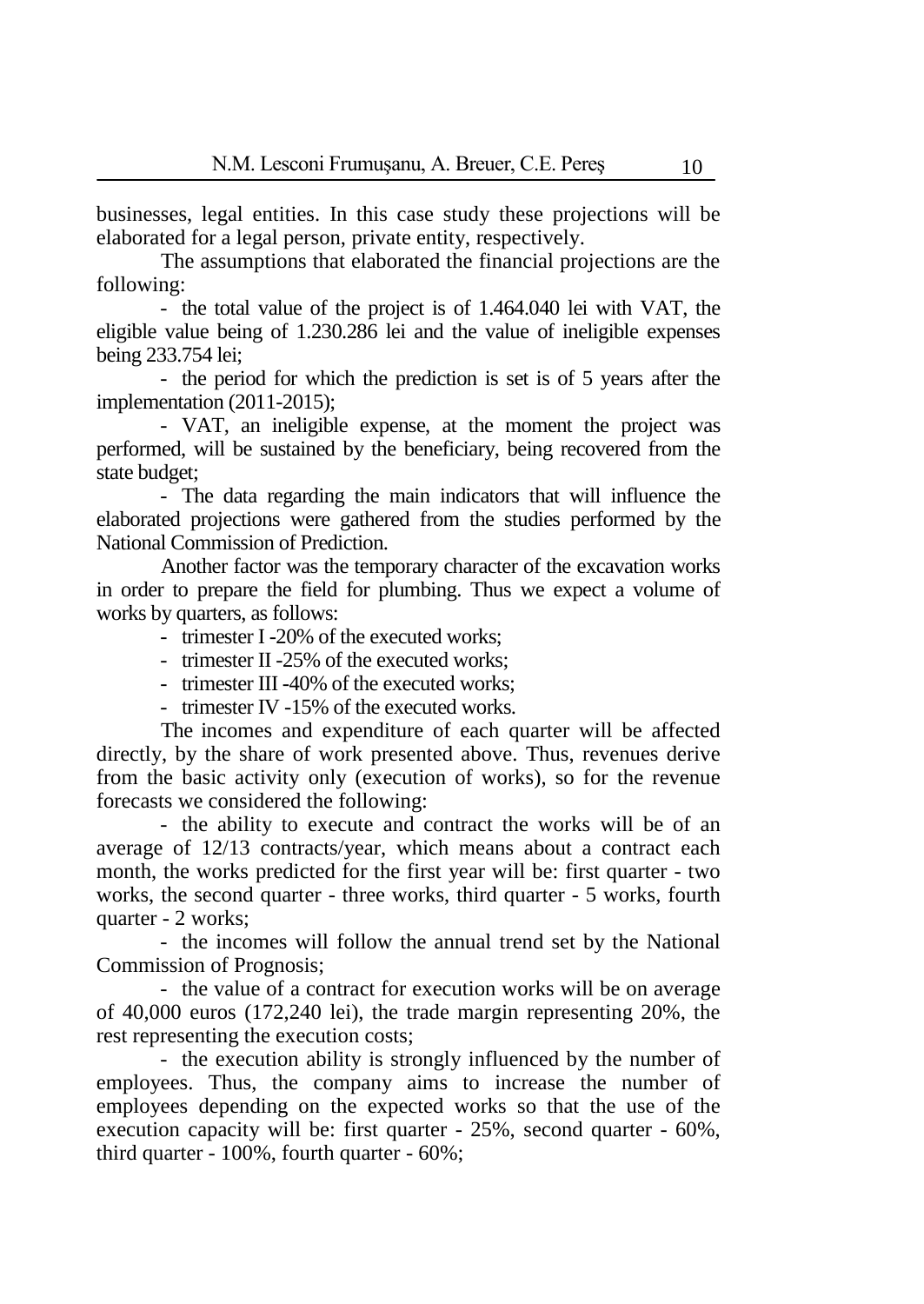- contracting will be achieved through participation to auctions tenders and direct contracting.

Below we present cash flow - investment forecasts for the project described above.

# **Table no.1.** Cash flow – predictions Investment activity, year I

|           | Cash flow - previsions - LEI                                                                |           |  |  |
|-----------|---------------------------------------------------------------------------------------------|-----------|--|--|
|           | <b>OPERATION/PERIOD</b>                                                                     | Year 1    |  |  |
| L.        | <b>INVESTMENT AND FINANCING ACTIVITY</b>                                                    |           |  |  |
| А.        | Total cash flow input from: $(A1+A2+A3+A4)$                                                 | 1.894.640 |  |  |
|           | A1. Share of the company capital (loans from<br>shareholders/associates)                    |           |  |  |
|           | A2. Assets sales, including VAT                                                             |           |  |  |
|           | A3. Long term loan, from which:<br>$(A.3.1. + A.3.2.)$                                      | 1.033.440 |  |  |
|           | A.3.1. Loan - project cofinancing                                                           |           |  |  |
|           | A.3.2. Other medium and long term loans, leasing,<br>other financial debts                  |           |  |  |
|           | A4. EFARD grant                                                                             | 861.200   |  |  |
| <b>B.</b> | investment<br>Total<br>cash<br>flow<br>outcome:<br>$(B1+B2+B3)$                             | 1.464.040 |  |  |
|           | B1. Acquisition of tangible fixed assets, including<br><b>VAT</b>                           | 1.464.040 |  |  |
|           | B2. Acquisitions of intangible fixed assets, including<br><b>VAT</b>                        |           |  |  |
|           | B3. Increase of on-going investments                                                        |           |  |  |
| C.        | Total financing cash flow input $(C1+C2)$                                                   | 121.798   |  |  |
|           | C1. Medium and long term, leasing, other financial<br>debts from which: $(C.1.1. + C.1.2.)$ | 73.817    |  |  |
|           | C.1.1. Loan rate $-project$ cofinancing                                                     | 73.817    |  |  |
|           | C.1.2. Other medium and long term credit rate,<br>leasing, other financial debts            |           |  |  |
|           | C2. Interest payments at medium and long term<br>loans, from which: $(C.2.1. +C.2.2.)$      | 47.981    |  |  |
|           | C.2.1. Loan – project cofinancing                                                           | 47.981    |  |  |
|           | C.2.2. Other medium and long term loans, leasing,<br>other financial debts                  |           |  |  |
| D.        | Cash flow from the investment and financing<br>activity (A-B-C)                             | 308.802   |  |  |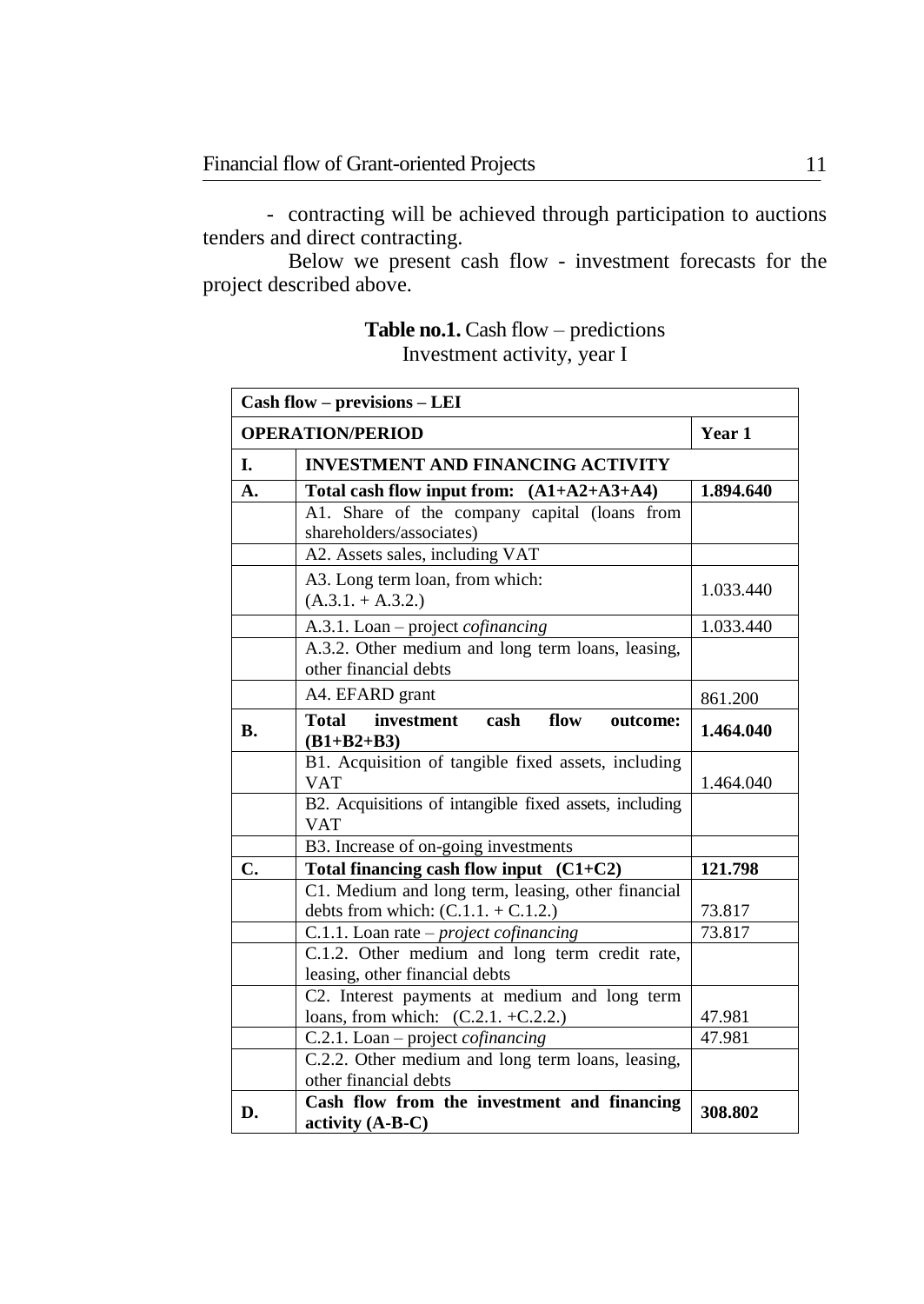## **Table no. 2.** Cash flow – predictions Exploitation activity, year I

| П.                | <b>EXPLOITATION ACTIVITY</b>                                                                | Year I    |  |  |
|-------------------|---------------------------------------------------------------------------------------------|-----------|--|--|
| Ε.                | Cashing from the exploitation activity, including<br><b>VAT</b>                             | 2.542.001 |  |  |
| F.                | Cashing from the short term financing activity                                              |           |  |  |
| G.                | Short term loans                                                                            |           |  |  |
| H.                | Total cash input $(E+F+G)$                                                                  | 2.542.001 |  |  |
| I.                | Payments for the exploitation activities,<br>including VAT (as it is the case), from which: | 1.924.545 |  |  |
| I1.               | Materials                                                                                   | 1.249.471 |  |  |
| I2.               | Other materials                                                                             | 6.248     |  |  |
| I3.               | Energy and water                                                                            | 38.128    |  |  |
| I4.               | Merchandise                                                                                 |           |  |  |
| I5.               | Afferent to the employed staff                                                              | 184.840   |  |  |
| $\overline{16}$ . | Insurances and social protection                                                            | 56.839    |  |  |
| I7.               | <b>External services</b>                                                                    | 389.019   |  |  |
| I8.               | Taxes and assimilated payments                                                              |           |  |  |
| I9.               | Other exploitation payments                                                                 |           |  |  |
| J.                | Gross flow before the payments for profit<br>taxes/turnover and adjustment VAT (H-I)        | 617.456   |  |  |
| <b>K.</b>         | Payments/cashing for taxes and contributions<br>$(K1-K2+K3)$                                | 391.833   |  |  |
|                   | K1. VAT payments                                                                            | 639.600   |  |  |
|                   | K2. VAT refunds                                                                             | 307.280   |  |  |
|                   | K3. Profit tax/turnover                                                                     | 59.513    |  |  |
| L.                | Short term loans refunds                                                                    |           |  |  |
| M.                | Interest payments for short term loans                                                      |           |  |  |
| N.                | Dividends                                                                                   |           |  |  |
| <b>O.</b>         | Total payments, excepted the exploitation ones<br>$(K+L+M+N)$                               | 391.833   |  |  |
| P.                | Cash flow from the exploitation activity<br>$(J-O)$                                         | 225.623   |  |  |
| Ш.                | <b>CASH FLOW (CASH FLOW)</b>                                                                |           |  |  |
| Q.                | Net cash flow of the period $(D+P)$                                                         | 534.425   |  |  |
| R.                | Available cash of the preceding period                                                      |           |  |  |
| S.                | Available cash at the end of the period $(Q+R)$                                             | 534.425   |  |  |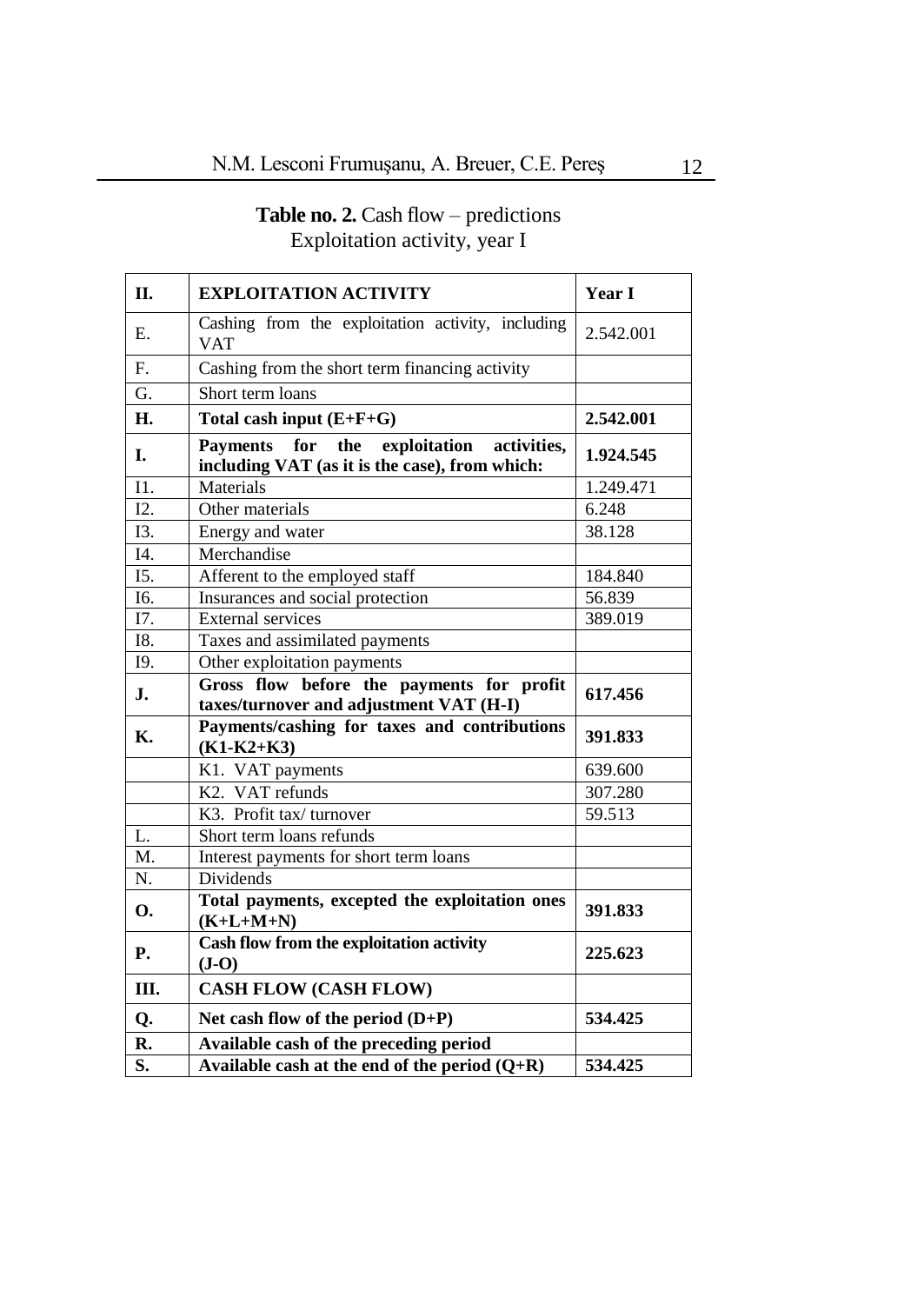| Cash flow - predictions - LEI |                                                                                                            |            |            |         |               |
|-------------------------------|------------------------------------------------------------------------------------------------------------|------------|------------|---------|---------------|
|                               | <b>OPERATION/PERIOD</b>                                                                                    | Year 2     | Year 3     | Year 4  | <b>Year 5</b> |
| C.                            | Total cash outcome from<br>finance $(C1+C2)$                                                               | 112.202    | 102.606    | 93.009  | 83.413        |
|                               | C1. Medium and long term<br>loans refunds, from which:<br>$(C.1.1 + C.1.2.)$                               | 73.817     | 73.817     | 73.817  | 73.817        |
|                               | C.1.1. loan rates- <i>project</i><br>cofinancing                                                           | 73.817     | 73.817     | 73.817  | 73.817        |
|                               | C.1.2. rates at other medium<br>and long term loans, leasing,<br>other financial debts                     |            |            |         |               |
|                               | C <sub>2</sub> . Payments of interests at<br>medium and long term loans,<br>from which: $(C.2.1 + C.2.2.)$ | 38.385     | 28.789     | 19.192  | 9.596         |
|                               | C.2.1. Loan - project<br>cofinancing                                                                       | 38.385     | 28.789     | 19.192  | 9.596         |
|                               | C.2.2. Other medium and<br>long term loans, leasing,<br>other financial debts                              |            |            |         |               |
| D.                            | <b>Cash flow from the</b><br>investment and financing<br>activities (A-B-C)                                | $-112.202$ | $-102.606$ | -93.009 | $-83.413$     |

# **Table no. 3.** Cash flow – predictions Investment activity, years subsequent to the investment

# **Table no. 4.** Cash flow – predictions

Exploitation activity, years subsequent to the investment

| П. | <b>EXPLOITATION</b><br><b>ACTIVITY</b>                                                                 | Year 2    | Year <sub>3</sub> | Year 4    | Year 5    |
|----|--------------------------------------------------------------------------------------------------------|-----------|-------------------|-----------|-----------|
| Е. | Cashing from the<br>exploitation activity,<br>including VAT                                            | 2.542.001 | 2.746.966         | 2.746.966 | 2.746.966 |
| F. | Cashing from the short<br>term financial activity                                                      |           |                   |           |           |
| G. | Short term loans                                                                                       |           |                   |           |           |
| Н. | Total cash input<br>(E+F+G)                                                                            | 2.542.001 | 2.746.966         | 2.746.966 | 2.746.966 |
| I. | <b>Payments for the</b><br>exploitation activity,<br>including VAT (as it is<br>the case), from which: | 2.039.706 | 2.096.816         | 2.149.237 | 2.198.671 |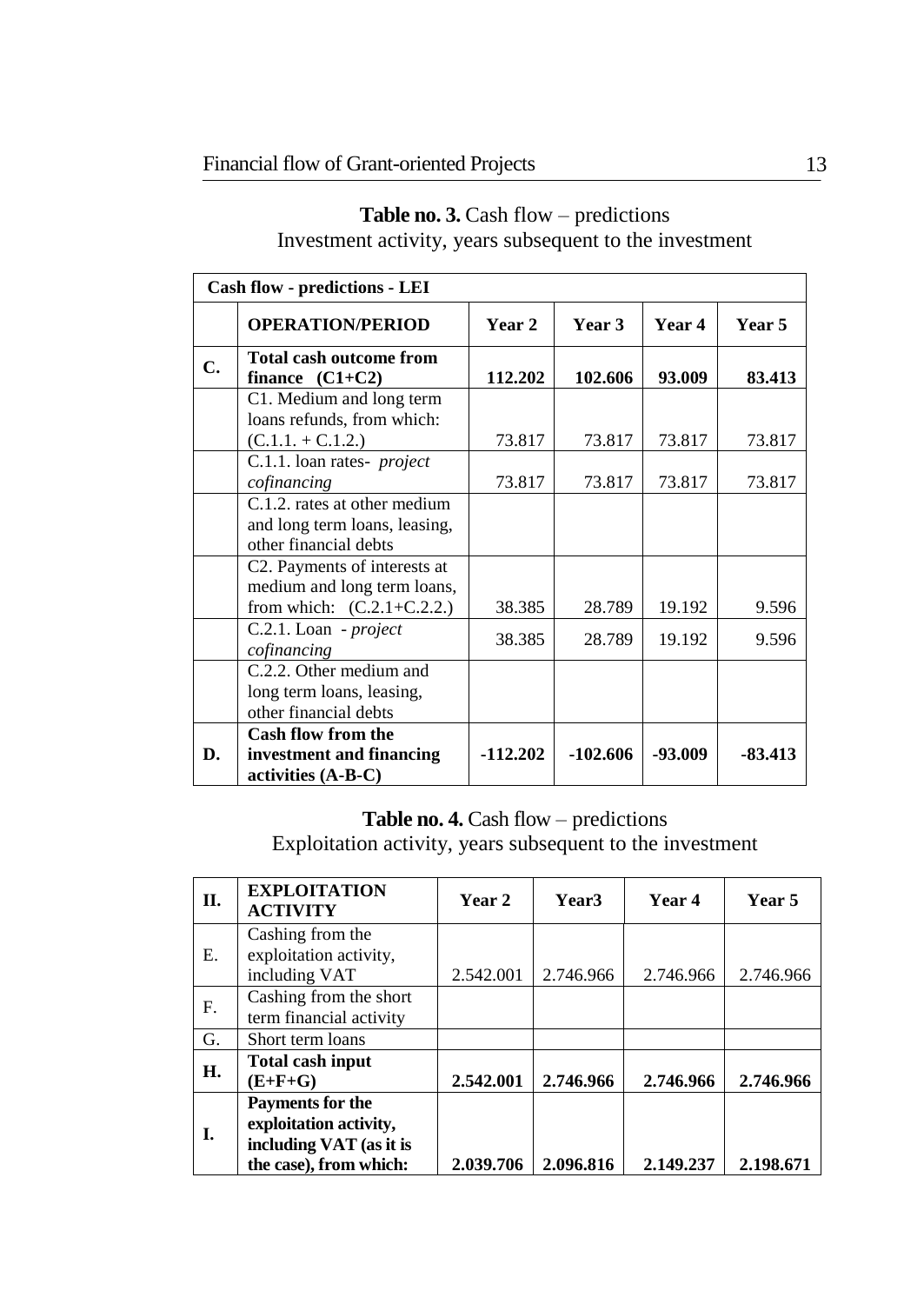| Ι1.               | Materials                                 | 1.294.449 | 1.330.695 | 1.363.961 | 1.395.332 |
|-------------------|-------------------------------------------|-----------|-----------|-----------|-----------|
| I2.               | Other materials                           | 6.470     | 6.651     | 6.818     | 6.975     |
| I3.               | Energy and water                          | 39.500    | 40.605    | 41.620    | 42.578    |
| $\overline{14}$ . | Merchandise                               |           |           |           |           |
| I5.               | Afferent to the                           |           |           |           |           |
|                   | employed staff                            | 191.495   | 196.856   | 201.778   | 206.419   |
| I6.               | Insurances and social                     |           |           |           |           |
|                   | protection                                | 58.881    | 60.529    | 62.043    | 63.470    |
| I7.               | <b>External services</b>                  | 448.911   | 461.480   | 473.017   | 483.897   |
| I8.               | Taxes and assimilated                     |           |           |           |           |
|                   | payments                                  |           |           |           |           |
| I9.               | Other exploitation                        |           |           |           |           |
|                   | payments                                  |           |           |           |           |
|                   | <b>Gross flow before the</b>              |           |           |           |           |
| J.                | payments for profit<br>taxes/turnover and | 502.295   | 650.150   | 597.729   | 548.295   |
|                   | adjustment VAT (H-I)                      |           |           |           |           |
|                   | <b>Payments/cashing for</b>               |           |           |           |           |
| К.                | taxes and contributions                   |           |           |           |           |
|                   | $(K1-K2+K3)$                              | 125.762   | 170.341   | 156.052   | 142.665   |
|                   | K1. VAT payments                          | 405.866   | 438.591   | 438.591   | 438.591   |
|                   | K2. VAT refunds                           | 325.667   | 334.786   | 343.155   | 351.048   |
|                   | K3. Profit tax/turnover                   | 45.564    | 66.536    | 60.616    | 55.122    |
| L.                | Short term loans refunds                  |           |           |           |           |
|                   | Interest payments for                     |           |           |           |           |
| M.                | short term loans                          |           |           |           |           |
| N.                | Dividends                                 |           |           |           |           |
|                   | Total payments,                           |           |           |           |           |
| О.                | excepted the                              | 125.762   | 170.341   | 156.052   | 142.665   |
|                   | exploitation ones                         |           |           |           |           |
|                   | $(K+L+M+N)$                               |           |           |           |           |
|                   | <b>Cash flow from the</b>                 |           |           |           |           |
| Р.                | exploitation activity<br>$(J-O)$          | 376.533   | 479.809   | 441.677   | 405.630   |
|                   | <b>CASH FLOW</b>                          |           |           |           |           |
| Ш.                | (CASH FLOW)                               |           |           |           |           |
|                   | Net cash flow of the                      |           |           |           |           |
| Q.                | period (D+P)                              | 264.331   | 377.203   | 348.668   | 322.217   |
| R.                | Available cash of the                     |           |           |           |           |
|                   | preceding period                          | 534.425   | 798.756   | 1.175.958 | 1.524.627 |
| S.                | Available cash at the                     |           |           |           |           |
|                   | end of the period                         |           |           |           |           |
|                   | $(Q+R)$                                   | 798.756   | 1.175.958 | 1.524.627 | 1.846.844 |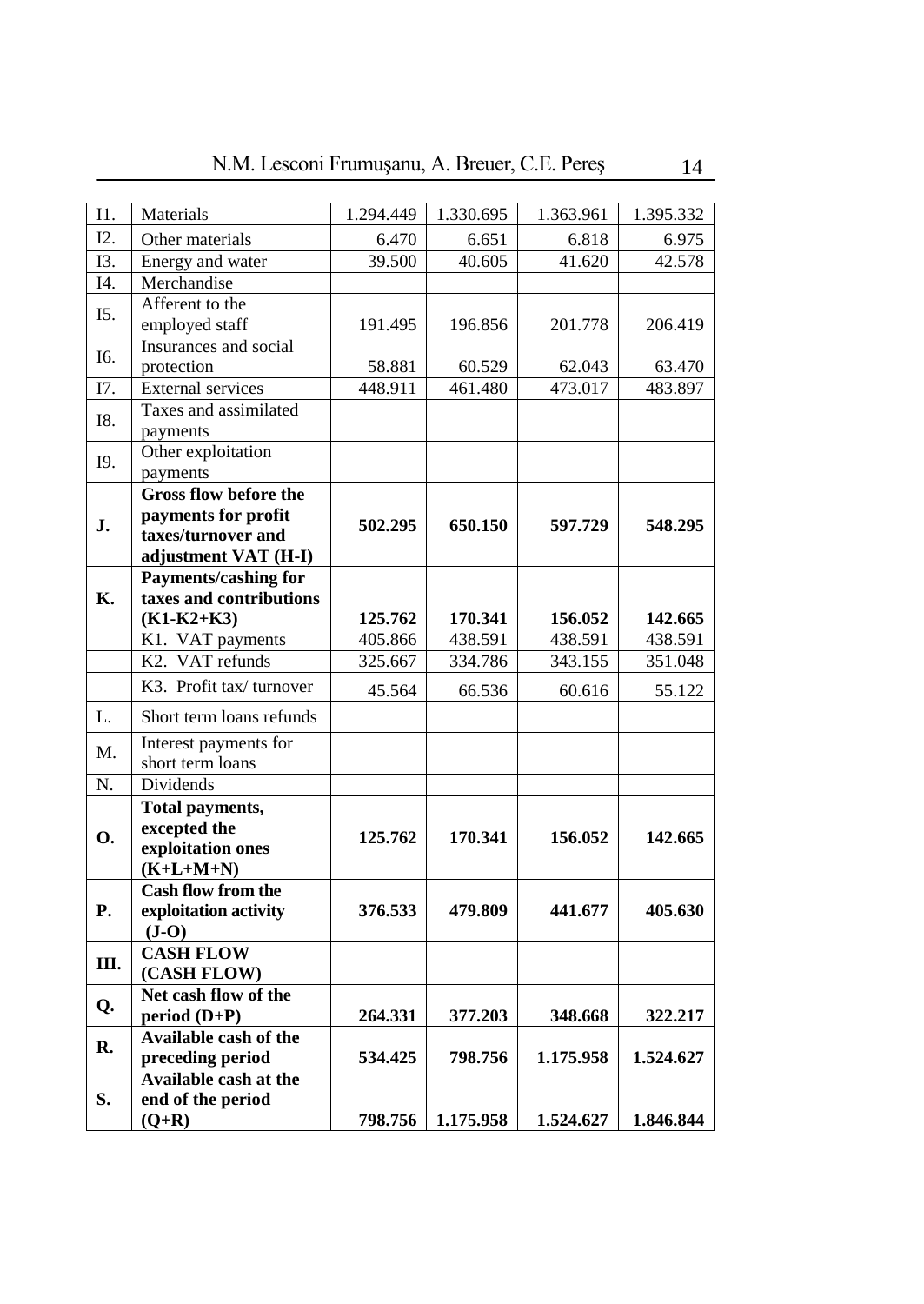## **Conclusions**

Given the results achieved following up the cash flow performed for the investment project, which aims the purchase of the equipment necessary to develop the activity of the newly established company, we can say that the project is viable and should be submitted to funding.

Given the overall objective of the project - the performance of certain acquisitions (an excavator and two backhoes) that aims the development of the company and the creation of new jobs and due the fact that much of the funds necessary for the investment may be reimbursable, we consider this paper an example for those who wish to access such funds.

Starting from the requirements of the financer, we see that the assumptions (revenue and expenditure) underlying the prediction aim:

- the use of the production capacity and how it evolves over time (in our case - 5 years), stating the existing physical output and the expected physical output following up the investment for the existing companies;

- correlation between expenditure, projected sales, respectively, the use of production capacity and closed/to be closed pre-contracts/ contracts of conveyance;

- correlation of information provided in the financial flow and other documents required in financing file;

- any other information which formed the basis of forecasting or influence the cost prediction, the influence being relevant;

- how other expenses and incomes were projected.

In the a cash flow, made in the previous study, our intent was to correlate the predicted flows as inputs and outputs with the other documents from the financing file taking into account any information which formed the basis of prediction or relevantly influences the prediction of the cash flow elements.

### **Bibliography**

- Ivan I., Dobre E., Pocatilu P. *Contabilitatea orientată proiect*, pentru conformitate: http://www.contabilizat.ro/file/cursuri\_de\_perfectionare/info rmatica\_economica/Software%202003/ cap8.pdf, disponibil la data de 09.03.2010.
- Pop V., Pop C. M. (2006). *Situaţia fluxurilor de numerar în viziunea IAS 7*, lucrare publicată în Analele Universităţii din Oradea, Fascicola de Ştiinţe Economice, pentru conformitate: http://anale. steconomice.evonet.ro/arhiva/2006/finante-contabilitate-si-banci/10.pdf